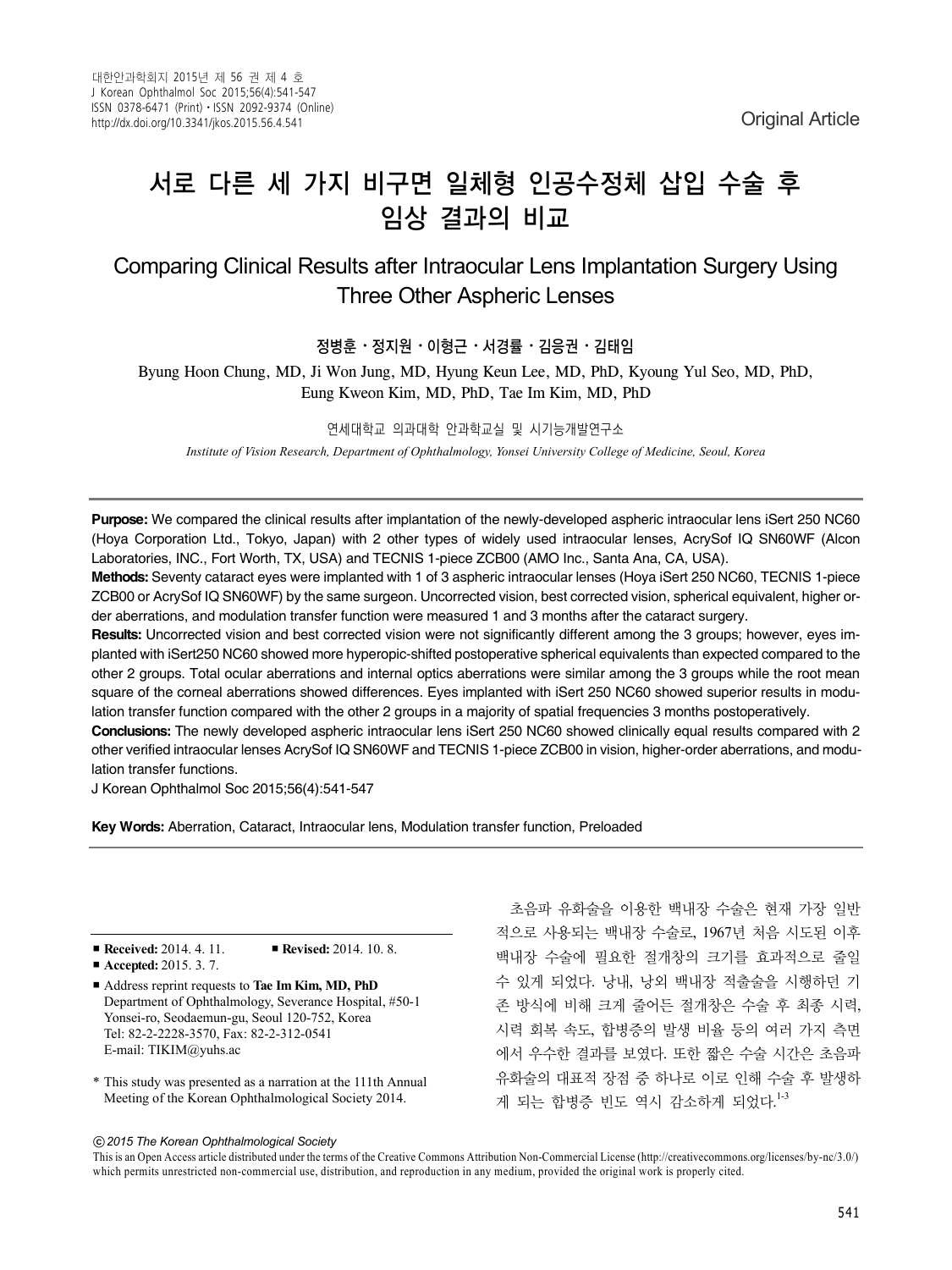인공수정체 재질은 기존 polymethyl methacrylate (PMMA) 를 이용해 제작되던 방식에서 실리콘을 거쳐 현재의 아크 릴 제제로 발전하였다. 현재 가장 널리 사용되고 있는 소수 성 아크릴 제제의 인공수정체는 염증 반응을 포함한 전반 적 생체 적합성 면에서 기존 인공수정체에 비해 월등한 임 상 결과를 보여주고 있다. 4

인공수정체 설계방식 역시 기존 구면 인공수정체에서 비 구면 인공수정체로 발전하였다. 각막의 구조적 특성으로 인해 존재하게 되는 양의 구면수차를 줄이기 위해 음의 구 면수차를 갖도록 설계된 비구면 인공수정체는 여러 연구에 서 구면 인공수정체에 비해 우수한 대비 감도 및 향상된 고 위 수차 측정치를 가지고 있음이 보고된 바 있다. 5,6 반면 비 구면 인공수정체가 가지는 이러한 장점은 환자의 동공 크 기, 수술 중 혹은 수술 후 발생할 수 있는 인공수정체의 기 울어짐 및 중심 이탈 등에 의해 그 효과가 제한적일 수 있 음 역시 논의되고 있다. $^7$ 

한편 접힘 인공수정체의 개발은 기존 경성 재질의 인공 수정체를 삽입하는 데 필요했던 절개창의 크기를 작게 하 는데 큰 기여를 했다. 절개창의 크기가 작아지며 침습성의 정도가 줄어들어 수술 후 염증이 감소하고, 절개창으로 인 한 난시 역시 줄어들게 되어 수술 후 시력 회복이 빨라지는 등 임상적인 장점들이 보고되었다. 8-11

초음파 유화술, 소수성 아크릴 제제의 비구면 인공수정 체를 사용하는 현재 대부분의 백내장 수술에서는 주입기를 사용하여 접힘 인공수정체를 후방에 삽입하고 있다. 이 과 정에서 주입기를 통한 인공수정체의 삽입 속도에 따라 다 른 절개창의 변형을 유발할 수 있으며,<sup>12</sup> 주입기에 인공수 정체를 장착하는 과정에서의 감염 위험성 역시 보고되고 있다. 13-15

이에 대한 대안으로 인공수정체가 주입기에 장착된 채로 수술 중 사용할 수 있도록 설계된 제품들이 개발되어 왔으 며, 이러한 인공수정체들은 수술 시 술자가 직접 주입기 인 공수정체를 장착하는 기존 인공수정체와 비슷한 임상 결과 를 보이면서도 효율성, 경제성 측면에서 장점을 지닐 수 있 음이 보고된 바 있다.<sup>16,17</sup>

본 연구에서는 백내장 수술 시 일회용 인공수정체 주입 기에 장착된 상태로 개발된 새로운 일체형비구면 인공수정 체 iSert 250 NC60 (Hoya Corporation Ltd., Tokyo, Japan) 의 수술 후 임상 결과를 기존에 널리 사용되는 두 가지 종류 의 일체형 비구면 인공수정체인 AcrySof IQ SN60WF (Alcon Laboratories, INC., Fort Worth, TX, USA) 및 TECNIS 1-piece ZCB00 (AMO Inc., Santa Ana, CA, USA)과 비교하 고자 시행되었다. iSert 250 NC60 인공수정체는 소수성 아 크릴 재질의 비구면 일체형 인공수정체로 광학부의 직경은

6.0 mm이고 광학부와 지지부의 유착을 줄이고자 지지부의 끝부분이 푸른색 PMMA재질로 되어 있으며, 구면수차 -0.18 μm를 가지도록 설계되었다.

### 대상과 방법

2011년 1월부터 2014년 1월까지 백내장으로 내원한 환 자 중 수정체 초음파 유화술을 시행한 후 비구면 일체형 인 공수정체를 삽입하고 3개월 이상 추적 관찰이 가능하였던 환자 총 50명 70안을 대상으로 전향적으로 연구를 진행하 였으며, 대상 안에는 무작위 할당을 통해 세 가지 종류의 비 구면 일체형 인공수정체 iSert 250 NC60, TECNIS 1-piece ZCB00, 혹은 AcrySof IQ SN60WF 중 하나를 삽입하였다. 백내장 외 다른 안과적 질환이 있는 경우나 수술 중 혹은 수술 후 합병증이 발생한 경우 및 술 후 시행한 세극등 검 사 및 iTrace를 이용한 안구수차 결과상 시력 저하를 유발 할 수 있다고 알려진 0.5 mm 이상의 인공수정체 중심이탈 이나 6° 이상의 기울어짐이 발견된 경우는 제외하였다. 18

수술과정은 다음과 같다. 0.5% proparacaine hydrochloride (Alcaine, Alcon laboratories, Fort Worth, TX, USA)를 사용 하여 점안마취하 수술을 진행하였다. 2.8 mm 크기의 투명 각막 절개창을 만들었으며 앞방 내에 점탄물질을 주입한 후 26게이지의 주사 침을 사용하여 약 5-5.5 mm의 크기로 수정체 전낭 원형절개를 시행하였다. 이어서 평형염액을 사용하여 수력 분리술을 시행하여 수정체 핵과 겉질을 분 리하였고, 수력 분층술을 시행하여 수정체 핵을 외핵과 내 핵으로 분리하였다. 이후 초음파를 이용한 수정체 유화술 을 사용하여 수정체 핵을 제거하였으며, 남아있는 수정체 겉질은 관류흡입기를 이용하여 제거하였다. 수정체 낭내 잔류수정체를 완전히 제거한 후 점탄 물질을 주입하고 카 트리지를 이용하여 인공수정체를 낭내에 삽입하였으며, 이 후 관류흡입기를 이용해 잔류 점탄물질을 제거하였다. 수 술 절개창은 봉합하지 않고 평형염액으로 절개창의 양쪽 끝에 부종을 일으켜 자체 폐쇄되도록 하였다.

수술 후 1, 3개월째에 현성 굴절검사로 구면 대응치 (spherical equivalent, SE) 및 최대교정시력(log MAR)을 측 정하였으며, 수술 전 목표한 굴절력(goal diopter)과 수술 후 1, 3개월의 구면대응치의 차이를 계산하여 비교하였다. 술 전 목표 굴절력은 IOL master (Carl Zeiss, Jena, Germany) 의 SRK-T 공식을 이용하여 산출하였으며 연구 당시 기계 에 설정된 초기 A 상수는 118.6이었다. 이후 추가적인 자료 수집을 거쳐 A 상수를 보정하였고 현재 사용 중인 iSert 250 NC60의 A 상수는 118.8이다. 수술 후 3개월째에 Ray tracing 방식인 iTrace (Tracey technology, Houston, TX,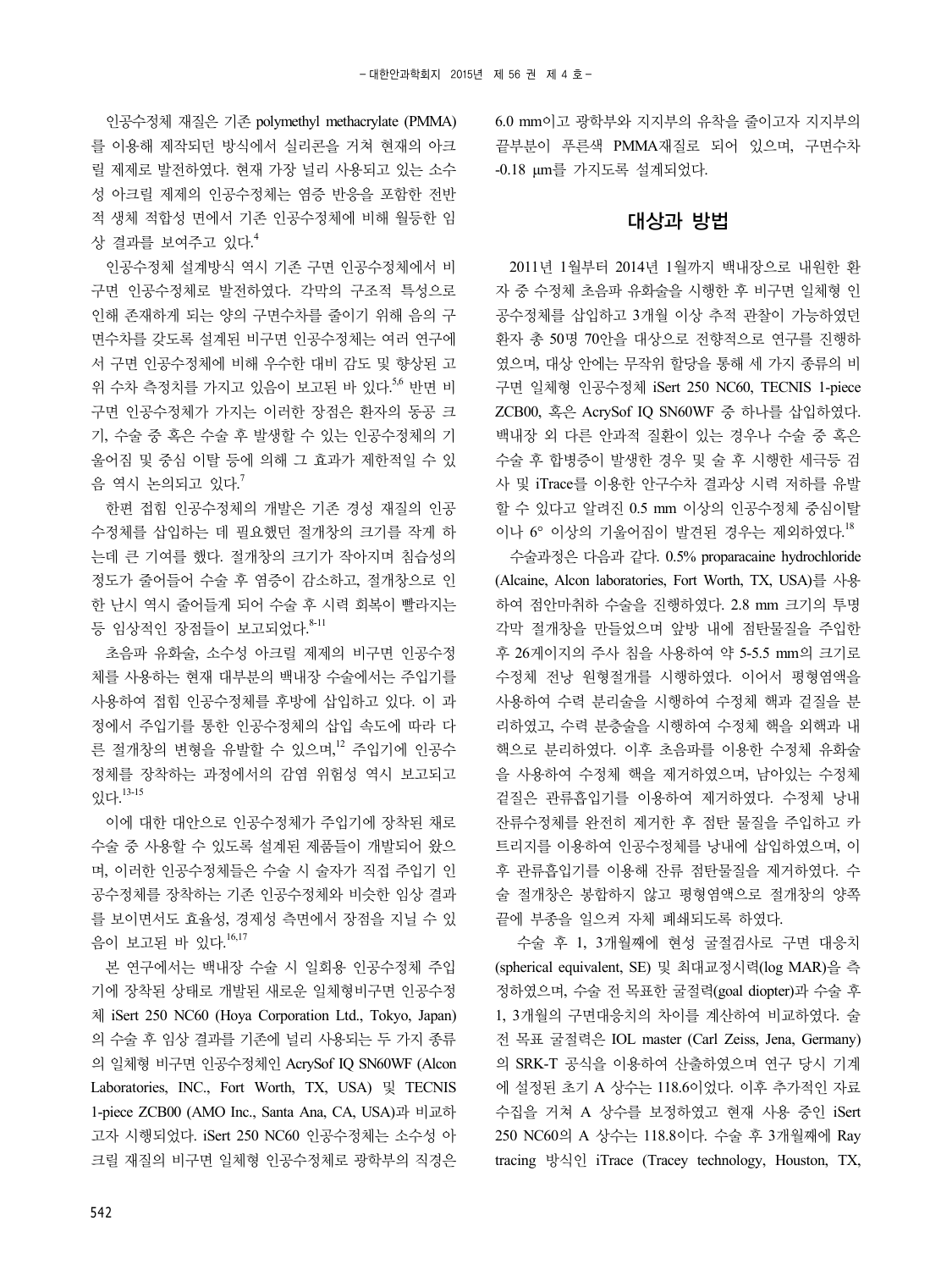USA) 수차계를 사용하여 안구 수차를 측정하였다. 검사는 암실에서 검사치를 얻은 후, 얻어진 값을 바탕으로 동공중 심부 5 mm 값을 계산하는 방식으로 시행하였다. 측정된 수 차는 Zernike 상수로 표시하였으며, 구면 수차(spherical aberration, SA, Z4<sup>0</sup> in Zernike term), 수직 및 수평의 코마 수차(vertical and horizontal coma aberration, coma 7:  $Z_3^{-1}$ , and coma 8:  $Z_3^1$ ), 수직 및 수평의 트래포일 수차(vertical and horizontal trefoil aberration; trefoil 6:  $Z_3^{\text{-}3}$ , and trefoil 9:  $Z_3^3$ ), 총 고위 수차의 root mean square (RMS of total higher order aberrations; 3rd to 6th order, RMS HoA), 총 수차의 root mean square (RMS of total aberrations, RMS Total)를 분석하였다. 각각의 수차 항목에 대해서는 측정에 사용한 수차계가 제공하는 기능을 이용하여 눈 전체의 수 차(ocular aberration), 안구 내 수차(internal optic aberration), 각막 수차(corneal aberration)를 따로 분석하였다. 또 한 5 mm 동공 영역에서의 새로 계산된 변조전달기능 (Modulation transfer function, MTF)을 비교하였다. 통계학 적 분석은 SPSS 18 for Windows (SPSS Inc., Chicago, IL, USA)를 사용하였다. 세 군의 결과를 분산분석(analysis of variance, ANOVA)하였으며, 통계학적 유의성의 기준은 *p*<0.05로 하였다. 유의한 차이가 있는 경우 각각의 집단을 본페로니 검정(Bonferroni test)을 통해 확인하였다.

### 결 과

총 70안을 대상으로 진행되었으며, 굴절률, 난시, 동공크 기, 환자의 나이, 안축장 등의 영향을 최소화하기 위하여 무작위 할당을 통하여 각각의 인공수정체 삽입 군을 배정

#### **Table 1.** Patient demographics

하였다. 총 70안 중 26안에는 iSert 250 NC60, 23안에는 TECNIS 1-piece ZCB00, 그리고 나머지 21안에는 AcrySof IQ SN60WF가 각각 삽입되었다. 연구대상 군 중에서는 수 술 중 혹은 후 시력 저하를 유발할 수 있다고 알려진 0.5 mm 이상의 인공수정체 중심이탈이나 6° 이상의 기울어짐 이 발견되지 않았다.

세 환자 군에서 연령, 성별, 수술 전 안축장의 길이 차이 는 없었다(Table 1). 수술 후 1, 3개월에 측정한 나안시력, 최대 교정시력 및 구면렌즈 대응치는 통계적으로 유의한 차이를 보이지 않았다. 그러나 수술 전 목표한 구면렌즈 대 응치와 수술 후의 구면렌즈 대응치와의 차이는 수술 후 1, 3개월째 모두에서 세 군 간 유의한 차이를 보였다(Table 2, 3). iSert 250 NC60 인공수정체를 삽입한 군에서는 목표했 던 구면렌즈 대응치에 비해 실제 구면렌즈 대응치가 더 높 은 결과를 보였으나 TECNIS 1-piece ZCB00, AcrySof IQ SN60WF 인공수정체를 삽입한 군에서는 반대로 목표했던 구면렌즈 대응치에 비해 실제 구면렌즈 대응치가 낮은 결 과를 보였다. 이에 대해서 Bonferoni 분석을 시행한 결과, 수술 후 1개월째에는 iSert 250 NC60 인공수정체를 삽입한 군과 TECNIS 1-piece ZCB00, AcrySof IQ SN60WF를 삽입 한 군 각각에서 통계적으로 유의미한 차이가 있었으며 (Table 2), 수술 후 3개월째에는 iSert 250 NC60 인공수정 체를 삽입한 군과 TECNIS 1-piece ZCB00를 삽입한 군에 서만 통계적으로 유의미한 차이가 있었다(Table 3).

수술 후 3개월째 iTrace를 이용하여 측정한 수차는 안구 전체 수차(total ocular aberrations)의 경우 전체 root mean square (RMS)와 고위수차 총합(high-order aberration total) 등을 포함한 모든 수차에서 세 군 간의 통계적인 차이는 없

|                    | iSert $250$ NC $60$ | <b>TECNIS ZCB00</b> | <b>AcrySof SN60WF</b> |                 |
|--------------------|---------------------|---------------------|-----------------------|-----------------|
|                    | $(n = 26)$          | $(n = 23)$          | $(n = 21)$            | <i>p</i> -value |
| Mean age (years)   | $64.77 + 8.9$       | $64.04 + 8.4$       | $66.67 + 10.3$        | 0.516           |
| Sex (M/F)          | 14/12               | 11/12               | 8/13                  | 0.514           |
| Right/left of eyes | 11/15               | 11/12               | 11/10                 | 0.723           |
| Axial length (mm)  | $23.48 + 0.46$      | $23.37 + 0.44$      | $23.74 + 1.31$        | 0.698           |
|                    |                     |                     |                       |                 |

Values are presented as mean  $\pm$  SD unless otherwise indicated.

**Table 2.** Visual acuity and spherical equivalent at postoperative 1 month

|                                                  | iSert $250$ NC $60$ | <b>TECNIS ZCB00</b>      | <b>AcrySof SN60WF</b>       |                 |
|--------------------------------------------------|---------------------|--------------------------|-----------------------------|-----------------|
|                                                  | $(n = 26)$          | $(n = 23)$               | $(n = 21)$                  | <i>p</i> -value |
| UCVA (log MAR)                                   | $0.20 + 0.20$       | $0.22 + 0.18$            | $0.19 + 0.24$               | 0.810           |
| BCVA (log MAR)                                   | $0.12 + 0.20$       | $0.06 + 0.21$            | $0.07 + 0.14$               | 0.347           |
| <b>SE</b>                                        | $-0.30 + 0.41$      | $-0.42 + 0.57$           | $-0.39 + 0.69$              | 0.366           |
| $\Delta$ (goal diopter-achieved SE) <sup>*</sup> | $0.20 + 0.29$       | $-0.21 + 0.48^{\dagger}$ | $-0.10 + 0.27$ <sup>T</sup> | 0.001           |

Values are presented as mean  $+$  SD.

 $UCVA$  = uncorrected visual acuity;  $BCVA$  = best corrected visual acuity;  $SE$  = spherical equivalent.

\* Calculated as (spherical equivalent at postoperative 3 months – goal diopter); † Statistically significant difference with iSert 250 NC60.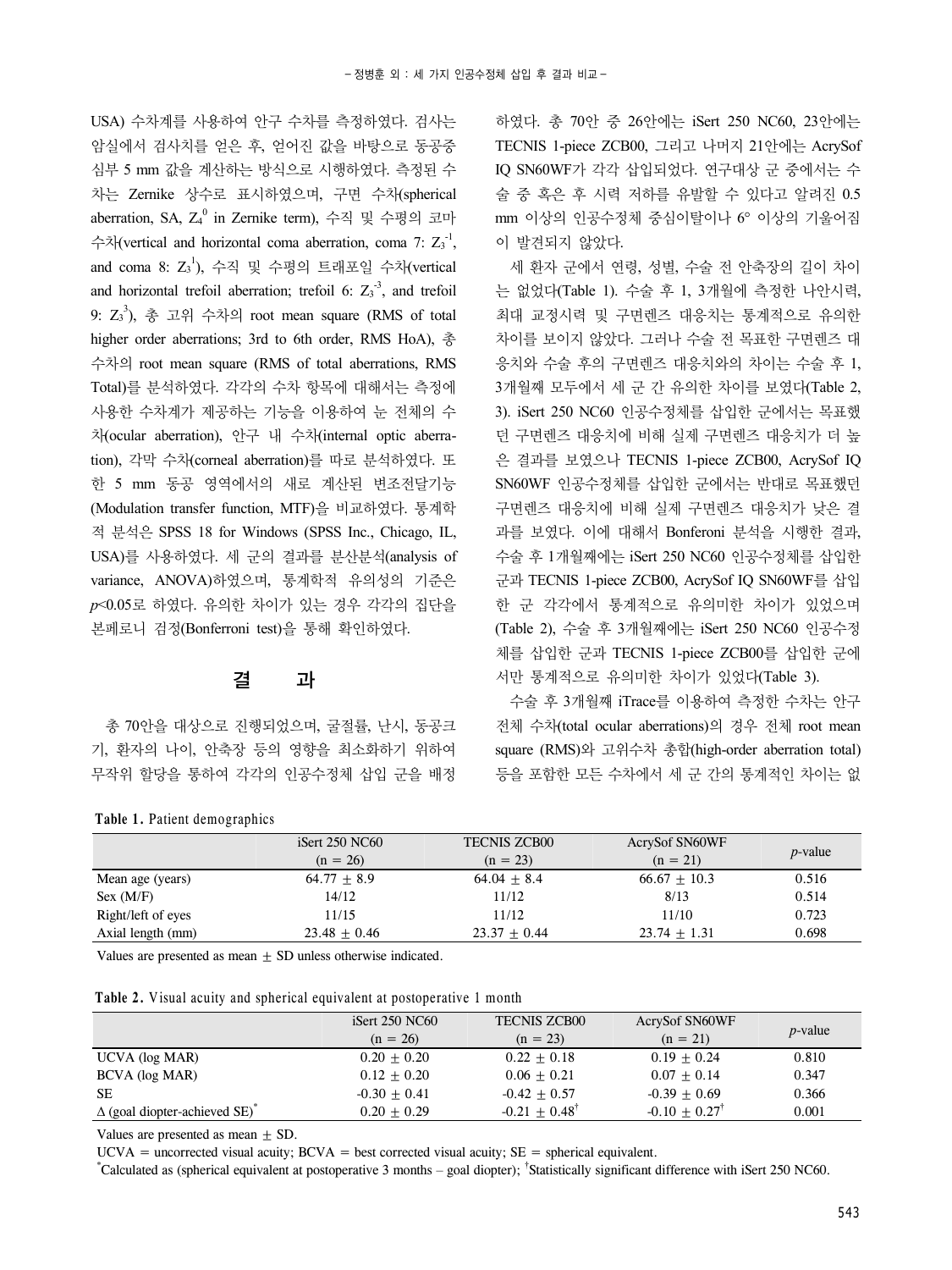|  |  |  |  | Table 3. Visual acuity and spherical equivalent at postoperative 3 months |  |
|--|--|--|--|---------------------------------------------------------------------------|--|
|--|--|--|--|---------------------------------------------------------------------------|--|

|                                     | $i$ Sert 250 NC60 | <b>TECNIS ZCB00</b>         | <b>AcrySof SN60WF</b>       |                 |
|-------------------------------------|-------------------|-----------------------------|-----------------------------|-----------------|
|                                     | $(n = 26)$        | $(n = 23)$                  | $(n = 21)$                  | <i>p</i> -value |
| UCVA (log MAR)                      | $0.18 + 0.22$     | $0.21 + 0.22$               | $0.19 + 0.24$               | 0.778           |
| BCVA (log MAR)                      | $0.09 + 0.17$     | $0.06 + 0.13$               | $0.06 + 0.12$               | 0.821           |
| <b>SE</b>                           | $-0.37 + 0.48$    | $-0.42 + 0.46$              | $-0.38 + 0.70$              | 0.559           |
| $\Delta$ (goal diopter-achieved SE) | $0.13 + 0.37$     | $-0.21 + 0.37$ <sup>T</sup> | $-0.09 + 0.27$ <sup>T</sup> | 0.006           |

Values are presented as mean  $\pm$  SD.

 $UCVA$  = uncorrected visual acuity;  $BCVA$  = best corrected visual acuity;  $SE$  = spherical equivalent.

\* Calculated as (spherical equivalent at postoperative 3 months – goal diopter; † Statistically significant difference with iSert 250 NC60.

|  |  |  | <b>Table 4.</b> Total ocular aberrations ( $\mu$ m) of the 3 groups measured by iTrace <sup>®</sup> |  |  |  |  |  |  |
|--|--|--|-----------------------------------------------------------------------------------------------------|--|--|--|--|--|--|
|--|--|--|-----------------------------------------------------------------------------------------------------|--|--|--|--|--|--|

|                               | iSert $250$ NC $60$<br>$(n = 26)$ | <b>TECNIS ZCB00</b><br>$(n = 23)$ | <b>AcrySof SN60WF</b><br>$(n = 21)$ | $p$ -value |
|-------------------------------|-----------------------------------|-----------------------------------|-------------------------------------|------------|
| <b>RMS</b> total              | $1.95 + 2.43$                     | $1.89 + 2.56$                     | $1.23 + 0.82$                       | 0.464      |
| RMS HOA total                 | $1.62 + 2.09$                     | $1.41 + 2.21$                     | $0.77 + 0.56$                       | 0.276      |
| Trefoil 6 $(Z_3^{\text{-3}})$ | $-0.21 + 0.79$                    | $-0.20 + 0.47$                    | $0.12 + 0.50$                       | 0.135      |
| Coma 7 $(Z_3^{-1})$           | $-0.07 + 1.12$                    | $0.43 + 1.11$                     | $0.11 + 0.28$                       | 0.186      |
| Coma 8 $(Z_3^1)$              | $0.07 + 0.46$                     | $-0.18 + 0.85$                    | $0.01 + 0.24$                       | 0.288      |
| Trefoil 9 $(Z_3^3)$           | $-0.22 + 0.99$                    | $0.30 + 0.94$                     | $0.02 + 0.22$                       | 0.092      |
| SA $(Z_4^0)$                  | $-0.07 + 0.59$                    | $-0.33 + 0.76$                    | $0.01 + 0.14$                       | 0.121      |

Values are presented as mean  $\pm$  SD.

 $RMS = root$  mean square;  $HOA = higher order$  aberration;  $SA = spherical$  aberration.

|  | <b>Table 5.</b> Internal optics aberrations ( $\mu$ m) of the 3 groups measured by iTrace® |  |  |  |
|--|--------------------------------------------------------------------------------------------|--|--|--|
|--|--------------------------------------------------------------------------------------------|--|--|--|

|                      | <b>iSert 250 NC60</b> | <b>TECNIS ZCB00</b> | <b>AcrySof SN60WF</b> |            |
|----------------------|-----------------------|---------------------|-----------------------|------------|
|                      | $(n = 26)$            | $(n = 23)$          | $(n = 21)$            | $p$ -value |
| <b>RMS</b> total     | $1.93 + 2.45$         | $1.81 + 2.57$       | $1.20 + 0.69$         | 0.479      |
| <b>RMS HOA total</b> | $1.63 + 2.09$         | $1.41 + 2.23$       | $0.91 + 0.58$         | 0.404      |
| Trefoil 6 $(Z_3^3)$  | $-0.19 + 0.79$        | $-0.17 + 0.46$      | $0.18 + 0.55$         | 0.093      |
| Coma 7 $(Z_3^1)$     | $-0.06 + 1.09$        | $0.44 + 1.09$       | $0.22 + 0.35$         | 0.175      |
| Coma 8 $(Z_3^1)$     | $0.06 + 0.49$         | $-0.14 + 0.86$      | $0.01 + 0.29$         | 0.498      |
| Trefoil 9 $(Z_3^3)$  | $-0.29 + 0.98$        | $0.22 + 0.91$       | $-0.14 + 0.22$        | 0.075      |
| SA $(Z_4^0)$         | $-0.18 + 0.60$        | $-0.44 + 0.82$      | $-0.14 + 0.15$        | 0.178      |

Values are presented as mean  $+$  SD.

 $RMS = root$  mean square;  $HOA = higher order$  aberration;  $SA = spherical$  aberration.

**Table 6.** Corneal aberrations (μm) of the 3 groups measured by iTrace®

|                               | iSert $250$ NC $60$ | <b>TECNIS ZCB00</b> | <b>AcrySof SN60WF</b> | $p$ -value |
|-------------------------------|---------------------|---------------------|-----------------------|------------|
|                               | $(n = 26)$          | $(n = 23)$          | $(n = 21)$            |            |
| <b>RMS</b> total              | $0.40 + 0.20$       | $0.60 + 0.36^*$     | $0.74 + 0.38^{\circ}$ | 0.002      |
| <b>RMS HOA total</b>          | $0.27 + 0.18$       | $0.32 + 0.25$       | $0.40 + 0.13$         | 0.081      |
| Trefoil 6 $(Z_3^{\text{-}3})$ | $-0.02 + 0.11$      | $-0.04 + 0.13$      | $-0.06 + 0.17$        | 0.564      |
| Coma $7 (Z_3^{-1})$           | $0.03 + 0.12$       | $-0.01 + 0.22$      | $-0.04 + 0.15$        | 0.293      |
| Coma 8 $(Z_3^1)$              | $0.01 + 0.13$       | $-0.04 + 0.13$      | $0.00 + 0.14$         | 0.282      |
| Trefoil 9 $(Z_3^3)$           | $0.06 + 0.13$       | $0.08 + 0.14$       | $0.13 + 0.16$         | 0.245      |
| $SA (Z_4^0)$                  | $0.11 + 0.10$       | $0.15 + 0.14$       | $0.15 + 0.06$         | 0.350      |

Values are presented as mean  $\pm$  SD.

 $RMS = root$  mean square;  $HOA = higher order$  aberration;  $SA = spherical$  aberration.

\* Statistically significant difference with iSert 250 NC60.

었다(Table 4). 인공수정체의 수차를 반영하는 안구 내부수 차(internal aberrations) 또한 세 군 간 통계적인 차이는 없 었으나(Table 5) 각막 수차(corneal aberrations)의 경우 전체

RMS 값에서만 iSert 250 NC60 군이 나머지 두 군에 각각 에 비해 유의하게 작은 결과를 보였다(Table 6).

각막중심기준 5 mm 영역에서 측정한 수술 후 3개월째의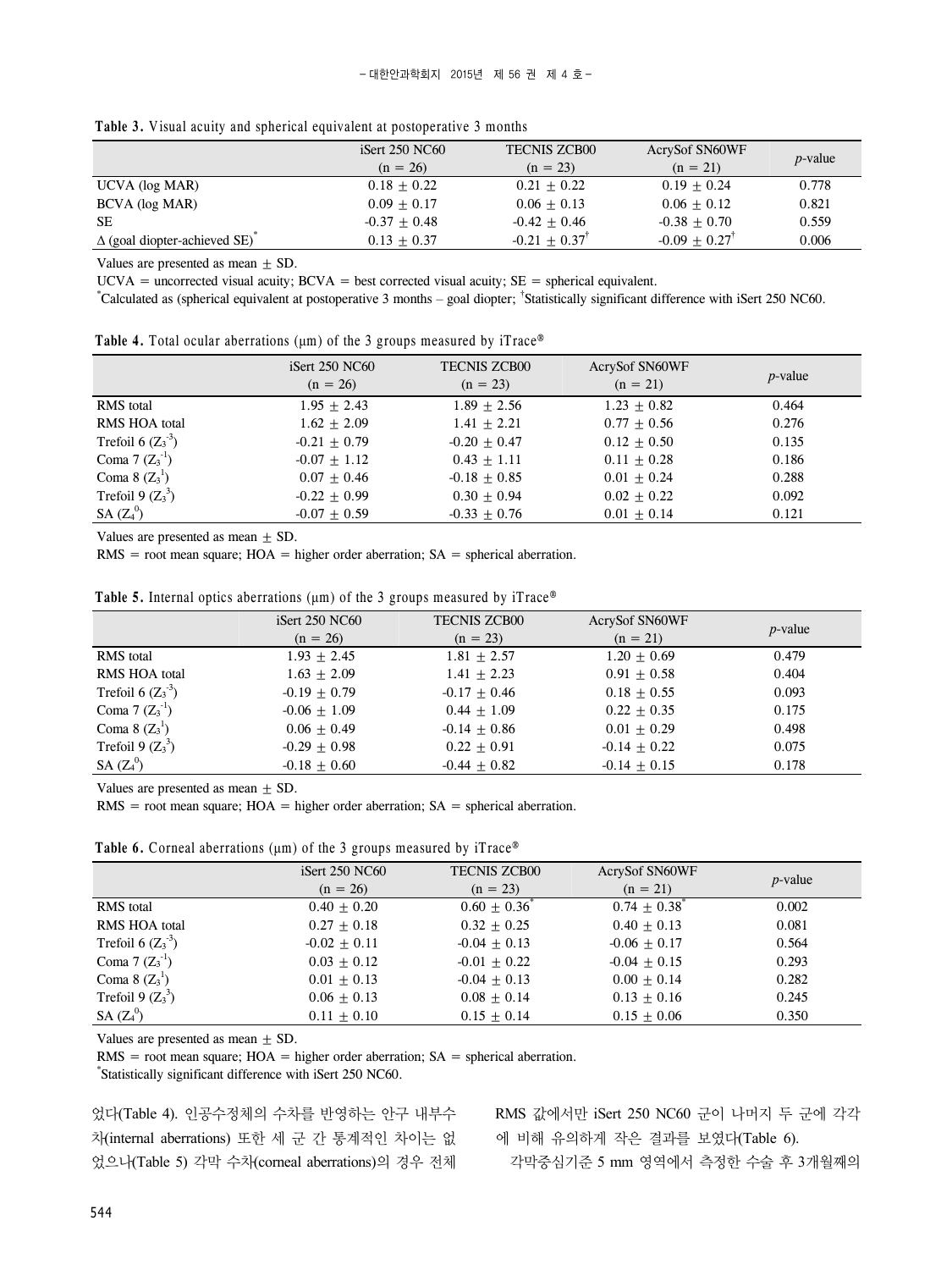

**Figure 1.** Modulation transfer function (MTF) of 3 groups at 5-mm pupil zone. (A) MTF of total eye.  $^*p$ -value = statistical difference between 3 intraocular lens groups. (B) MTF of internal optics.

변조전달기능(modulation transfer function)을 비교하였을 때 일부를 제외한 다수의 공간주파수에서 iSert 250 NC60 인공수정체를 삽입한 군이 우수한 변조전달기능을 보였다 (Fig. 1). 도표에서 가로축에는 측정한 공간주파수를 세로축 에는 해당 공간주파수에 대한 변조전달기능을 표시하였으 며, 세 군 모두에서 일반적으로 알려진 것처럼 높은 공간주 파수에서 변조전달기능이 감소하는 추세를 확인할 수 있었 으나 iSert 250 NC60 군이 나머지 두 군에 비해 대부분의 공간 주파수에서 좀 더 높은 변조전달기능 수치를 보이는 경향이 있었다.

## 고 찰

저자들은 본 연구를 통해 새롭게 개발된 장착형 iSert 250 NC60 인공수정체의 임상 결과를 기존에 널리 사용되 는 두 가지 종류의 일체형 비구면 인공수정체인 TECNIS 1-piece ZCB00 및 AcrySof IQ SN60WF와 비교하였다. 술 후 1, 3개월째 나안시력, 최대 교정시력, 구면렌즈 대응치, 그리고 술 후 3개월째 고위수차, 변조전달기능을 측정, 비 교하였다.

세 군에서 측정한 나안시력, 최대 교정시력, 구면렌즈 대 응치는 술 후 1, 3개월째에서 모두 통계적으로 유의미한 차 이를 보이지 않았다. 수술 전 목표 구면렌즈 대응치과 수술 후 구면렌즈 대응치의 경우 술 후 1, 3개월째 모두에서 통 계학적인 차이가 있었으며, 추가 검정을 실시한 결과 술 후 1개월째에는 iSert 250 NC60군과 TECNIS 1-piece ZCB00 군, iSert 250 NC60군과 AcrySof IQ SN60WF 각각에서 차 이가 있었으며, 술 후 3개월째에는 iSert 250 NC60군과 TECNIS 1-piece ZCB00군 사이에서만 통계학적인 차이가 있었다. 술 후 1개월 후와 3개월 후 모두에서 TECNIS 1-piece ZCB00 (0.16  $\pm$  0.51, -0.14  $\pm$  0.37), AcrySof IQ SN60WF

(-0.10 ± 0.27, -0.09 ± 0.27) 삽입안에서는 수술 전 목표 구 면렌즈 대응치에 비하여 수술 후 측정한 구면렌즈 대응치 가 일부 근시 쪽으로 이동한 소견을 보였으나, iSert 250 NC60 삽입안에서는 목표 구면렌즈 대응치에 비해 다소 원 시 쪽으로 이동한 소견을 보였다. 이는 목표 구면렌즈 대응 치 산출 과정에서 기존에 널리 쓰이고 있는 TECNIS 1-piece ZCB00, AcrySof IQ SN60WF 인공수정체에 비해 최근 소 개된 iSert 250 NC60의 경우 충분한 임상결과를 통한 수정 과정이 아직 진행되지 않아 회사에서 인공수정체 제작 초 기에 제시된 A 상수를 목표 구면렌즈 대응치 산출에 이용 한 것에 따른 오류의 가능성이 있다. 따라서 본 연구 결과 를 바탕으로 임상 사례 취합을 통한 해당 인공수정체의 A 상수 값 보정이 필요할 것으로 생각한다.

비구면 인공수정체는 구면 인공수정체 삽입 시 발생할 수 있는 구면 수차 증가를 상대적으로 감소시킴으로써 기 존 구면인공수정체에 비해 향상된 대비감도를 얻을 수 있 는 것으로 알려졌다. 본 연구에서는 서로 다른 인공수정체 를 삽입한 각각의 군에 대해 술 후 3개월째 ray trace 방식 인 iTrace를 사용해 수차를 측정하였다. 인공수정체의 수차, 각막의 수차 및 이 두 가지를 모두 고려한 전체 안구 수차 모두에 대해 통계적인 분석을 했으며, 각막 수차의 root mean square (RMS) 값을 제외하고는 통계적으로 유의미한 차이를 보이는 경우는 없었으나, 세 군에서 모두 각각의 인 공수정체가 가지고 있는 고유한 음의 구면수차와 유사한 경향의 안구내구면 수차 결과를 보였다. 세 군 모두 동일 술자에 의해 수술을 시행 받았다는 점을 고려할 때 술 후 3개월째에 나타난 각막 수차 RMS의 차이는 술 전 각각의 군의 각막 상태 차이에 영향을 받았을 것이라고 생각할 수 있다. 각막의 구조적 특성으로 인해 발생하는 양(positive) 의 구면 수차를 줄이기 위해 본 연구에서 삽입한 세 가지 종류의 인공수정체 모두 음(negative)의 구면 수차를 가지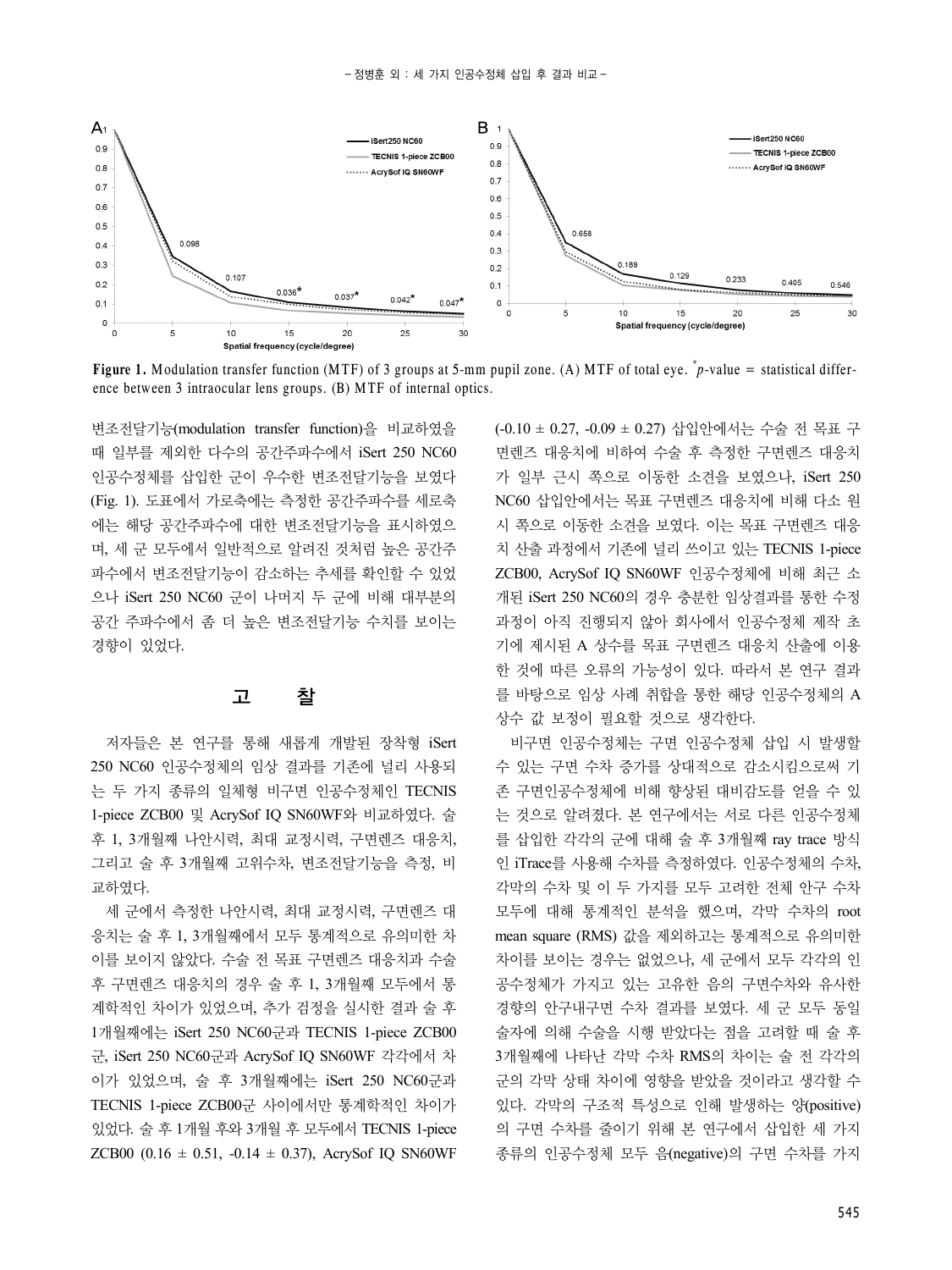도록 설계되었으며(iSert 250 NC60 -0.18 μm, TECNIS 1-piece ZCB00 -0.27 μm, AcrySof IQ SN60WF -0.17 μm), 이는 iTrace 안구내 구면 수차 결과에서 확인할 수 있었다. 시력의 질에 주로 영향을 준다고 알려져 있는 나머지 수차 (코마, 트레포일, 고위수차 총합)는 세 군 간 유의미한 차이 를 보이지 않았으며, 이를 통해 새롭게 개발된 iSert 250 NC60 비구면 인공수정체가 기존 사용되던 TECNIS 1-piece ZCB00, AcrySof IQ SN60WF 비구면 인공수정체와 술 후 수차 면에서 대등함을 확인할 수 있었다.

시력의 질에 대한 또 다른 평가 도구로 변조전달기능 (modulation transfer function)을 이용하였다. 변조전달기능 은 시력의 질을 측정하는 데 있어 높은 재현성을 지닌 객관 적 검사로 알려져 있다. 인공수정체 기능을 반영하는 안구 내부의 변조전달기능의 경우 세 군 간의 유의한 차이는 없 었으나, 전체 안구에 대한 변조전달기능의 경우 iTrace로 측정한 6개의 공간 주파수 중 일부를 제외한 공간주파수 15, 20, 25, 30 (cycle/degree)에서 통계적으로 유의한 차이 가 있었다. 전반적인 변조전달기능은 iSert 250 NC60 인공 수정체가 다른 두 인공수정체에 비해 우수한 경향을 보였 는데 이는 노란색 재질의 AcrySof IQ SN60WF 인공수정체 와 색이 없는 iSert 250 NC60 인공수정체 차이에 부분적으 로 기인했을 가능성이 있다. 재질 차이가 있음에도 현재 임 상적으로 널리 쓰이는 인공수정체와의 술 후 결과 비교를 위해 각각 AcrySof IQ SN60WF 인공수정체와 TECNIS 1-piece ZCB00 인공수정체를 비교 대상으로 정하였다. 그 러나 TECNIS 1-piece ZCB00 인공수정체의 경우 iSert 250 NC60 인공수정체와 같이 무색 재질로 이루어져 있음에도 불구하고 변조전달기능의 전반적인 차이가 있으므로 iSert 250 NC60 인공수정체와의 변조전달기능 상의 차이는 고유 의 구면 수차 값을 포함한 각 인공수정체의 고유 특성 차이 에서 비롯됐을 가능성이 있다고 보인다. 변조전달기능에 대한 차이는 대상 수를 늘린 추가적인 연구에서 보다 확실 하게 논의될 수 있을 것으로 생각한다.

본 연구에서 이용된 iSert 250 NC60 인공수정체는 인공 수정체가 미리 삽입기에 장착된 상태로 사용되도록 새롭게 제작된 인공수정체이다. 기존 인공수정체의 경우 개봉 후 수술방에서 인공수정체 삽입기(injector)에 점탄물질을 주입 하고 이후 인공수정체를 술자가 직접 장착하는 방식으로 사용되었다. 이에 비해 삽입기에 장착된 상태로 일체형으 로 개발된 iSert 250 NC60 인공수정체의 경우 삽입기에 인 공수정체를 장착하는 과정을 생략함으로써 수술과정을 용 이하게 하고 동시에 인공수정체 장착 중 발생할 수 있는 오 염과 같은 합병증의 발생률을 줄일 수 있을 것으로 기대되 었다. 또한 소독을 통해 재사용하던 인공수정체 삽입기에

비해 삽입기 일체형 인공수정체의 경우 한 번의 수술 후 폐 기하는 일회용으로 기구로 개발되어 재사용으로 인한 만일 의 오염 가능성을 최소화하였다. 한편 원형으로 설계된 인 공수정체 삽입기 iSert 250의 끝 부분은 기존에 사용되던 인공수정체 삽입기에 비해 그 직경이 작아 소절개 백내장 수술에 더욱 적합하다는 장점을 지니고 있다. 본 연구는 동 일 술자에 의해 시행된 백내장 수술례 분석을 통해 진행되 었으며, 백내장 수술 시 투명각막절개창의 크기는 2.8 mm 로 각 군 사이의 차이는 없었다. Hoya iSert 250 NC60 인공 수정체는 이보다 작은 크기의 절개창으로도 인공수정체 삽 입이 가능하므로 추후 기존에 비해 작은 크기의 절개창으 로 수술한 경우에 대한 연구가 진행된다면, 추가적인 장점 및 효과를 입증할 수 있을 것으로 생각한다.

그러나 일부에서 진행된 연구에서는 iSert 250의 작은 주 입구로 인해 감염의 위험성이 높아질 우려가 있다는 보고 가 있었다.<sup>19</sup> 본 연구에서는 감염 관련 합병증은 한 건도 발 생하지 않았으나 Matsuura and Inoue<sup>19</sup>가 진행한 연구에서 는 iSert 250의 작은 주입구와 판상 형태(plate type)의 인공 수정체 지지부(haptic)으로 인해 전방 내 오염 위험성을 높 일 수 있는 가능성이 있다고 언급하였다. 장착형 인공수정 체의 감염에 대한 영향에 대해서는 추가적인 임상 연구가 진행되어야 할 것으로 생각한다.

결론적으로 iSert 250 NC60 인공수정체는 기존에 임상 효과가 검증된 AcrySof IQ SN60WF, TECNIS 1-Piece ZCB00과 비교하여 수술 후 1, 3개월의 시기능 및 수술 후 3개월의 고위 수차, 변조전달기능에서 전반적으로 대등한 임상결과를 보였다.

#### **REFERENCES**

- 1) Brint SF, Ostrick DM, Bryan JE. Keratometric cylinder and visual performance following phacoemulsification and implantation with silicone small-incision or poly(methyl methacrylate) intraocular lenses. J Cataract Refract Surg 1991;17:32-6.
- 2) Levy JH, Pisacano AM, Chadwick K. Astigmatic changes after cataract surgery with 5.1 mm and 3.5 mm sutureless incisions. J Cataract Refract Surg 1994;20:630-3.
- 3) Menapace R, Radax U, Amon M, Papapanos P. No-stitch, small incision cataract surgery with flexible intraocular lens implantation. J Cataract Refract Surg 1994;20:534-42.
- 4) Olson RJ, Mamalis N, Werner L, Apple DJ. Cataract treatment in the beginning of the 21st century. Am J Ophthalmol 2003;136: 146-54.
- 5) Nochez Y, Favard A, Majzoub S, Pisella PJ. Measurement of corneal aberrations for customisation of intraocular lens asphericity: impact on quality of vision after micro-incision cataract surgery. Br J Ophthalmol 2010;94:440-4.
- 6) Montés-Micó R, Ferrer-Blasco T, Cerviño A. Analysis of the possible benefits of aspheric intraocular lenses: review of the literature.